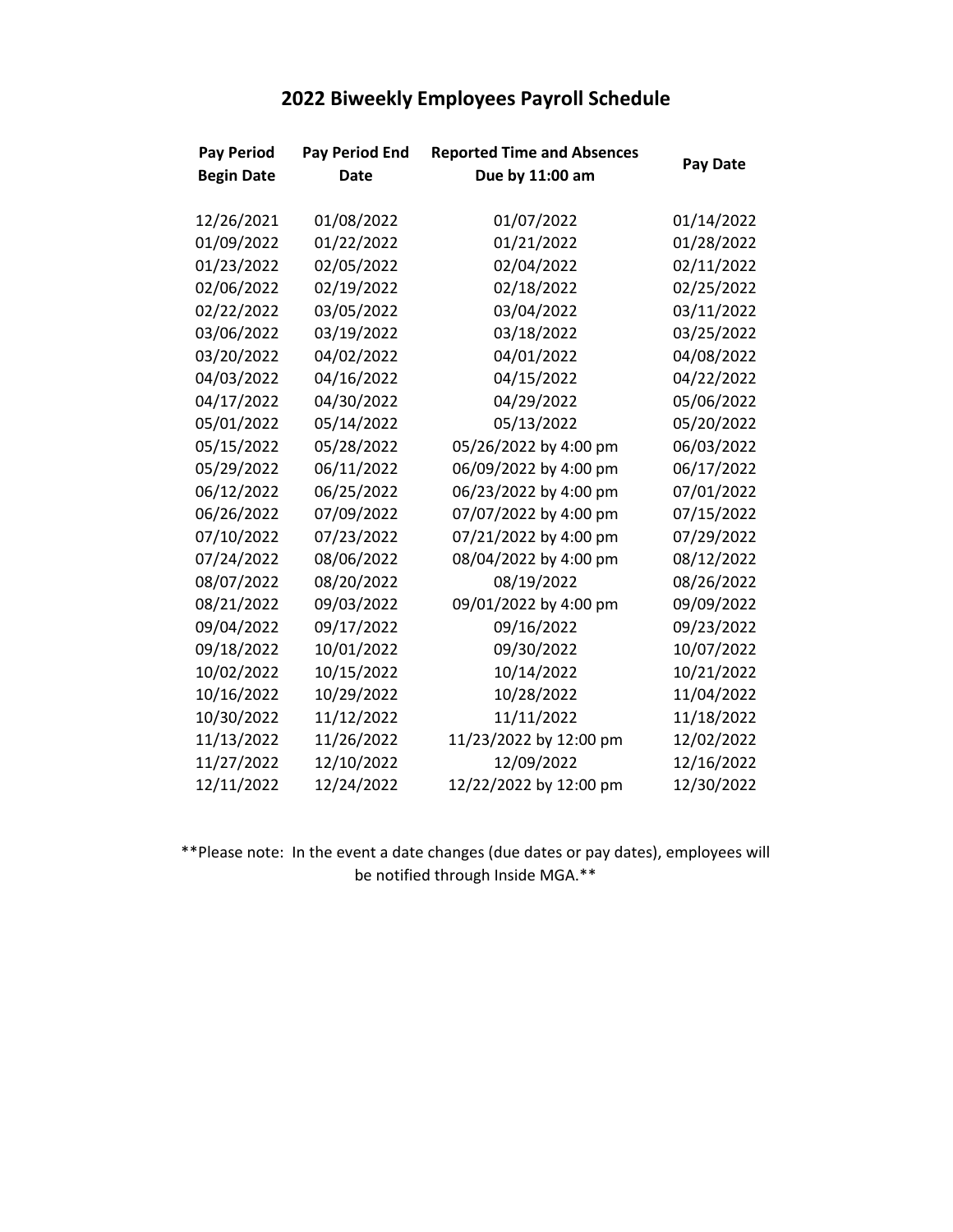## **2022 Monthly Administrative Employees Payroll Schedule**

| <b>Pay Period Begin</b><br>Date | <b>Pay Period End Date</b> | <b>Absences Due by</b><br>12:00 pm | <b>Pay Date</b> |
|---------------------------------|----------------------------|------------------------------------|-----------------|
| 01/01/2022                      | 01/31/2022                 | 01/18/2022                         | 01/31/2022      |
| 02/01/2022                      | 02/28/2022                 | 02/15/2022                         | 02/28/2022      |
| 03/01/2022                      | 03/31/2022                 | 03/23/2022                         | 03/31/2022      |
| 04/01/2022                      | 04/30/2022                 | 04/21/2022                         | 04/29/2022      |
| 05/01/2022                      | 05/31/2022                 | 05/19/2022                         | 05/31/2022      |
| 06/01/2022                      | 06/30/2022                 | 06/21/2022                         | 06/30/2022      |
| 07/01/2022                      | 07/31/2022                 | 07/19/2022                         | 07/29/2022      |
| 08/01/2022                      | 08/31/2022                 | 08/23/2022                         | 08/31/2022      |
| 09/01/2022                      | 09/30/2022                 | 09/22/2022                         | 09/30/2022      |
| 10/01/2022                      | 10/31/2022                 | 10/21/2022                         | 10/31/2022      |
| 11/01/2022                      | 11/30/2022                 | 11/18/2022                         | 11/30/2022      |
| 12/01/2022                      | 12/31/2022                 | 12/16/2022                         | 12/30/2022      |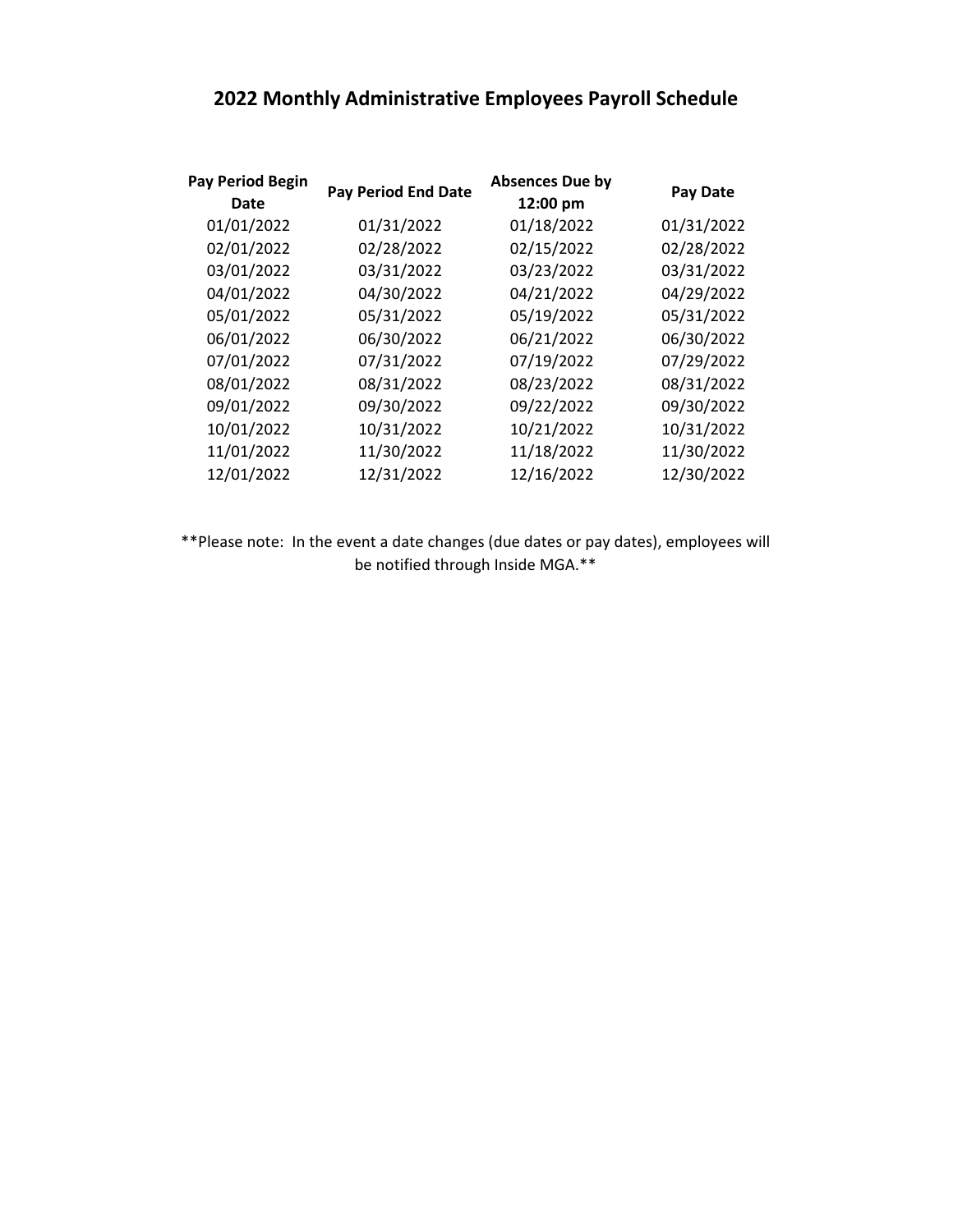## **2022 Full-Time Faculty Payroll Schedule**

| <b>Pay Period</b><br><b>Begin Date</b> | <b>Pay Period End</b><br>Date | <b>Absences Due by</b><br>12:00 pm | Pay Date    |
|----------------------------------------|-------------------------------|------------------------------------|-------------|
|                                        |                               |                                    |             |
| 01/01/2022                             | 01/31/2022                    | 01/18/2022                         | 01/31/2022  |
| 02/01/2022                             | 02/28/2022                    | 02/15/2022                         | 02/28/2022  |
| 03/01/2022                             | 03/31/2022                    | 03/23/2022                         | 03/31/2022  |
| 04/01/2022                             | 04/30/2022                    | 04/21/2022                         | 04/29/2022  |
| 05/01/2022                             | 05/31/2022                    | 05/22/2022                         | 05/31/2022  |
| 06/01/2022                             | 06/30/2022                    | 06/21/2022                         | 06/30/2022* |
| 07/01/2022                             | 07/31/2022                    | 07/19/2022                         | 07/29/2022* |
| 08/01/2022                             | 08/31/2022                    | 08/23/2022                         | 08/31/2022  |
| 09/01/2022                             | 09/30/2022                    | 09/22/2022                         | 09/30/2022  |
| 10/01/2022                             | 10/31/2022                    | 10/23/2022                         | 10/31/2022  |
| 11/01/2022                             | 11/30/2022                    | 11/20/2022                         | 11/30/2022  |
| 12/01/2022                             | 12/31/2022                    | 12/18/2022                         | 12/30/2022  |

\*Faculty teaching Summer Semester only\*